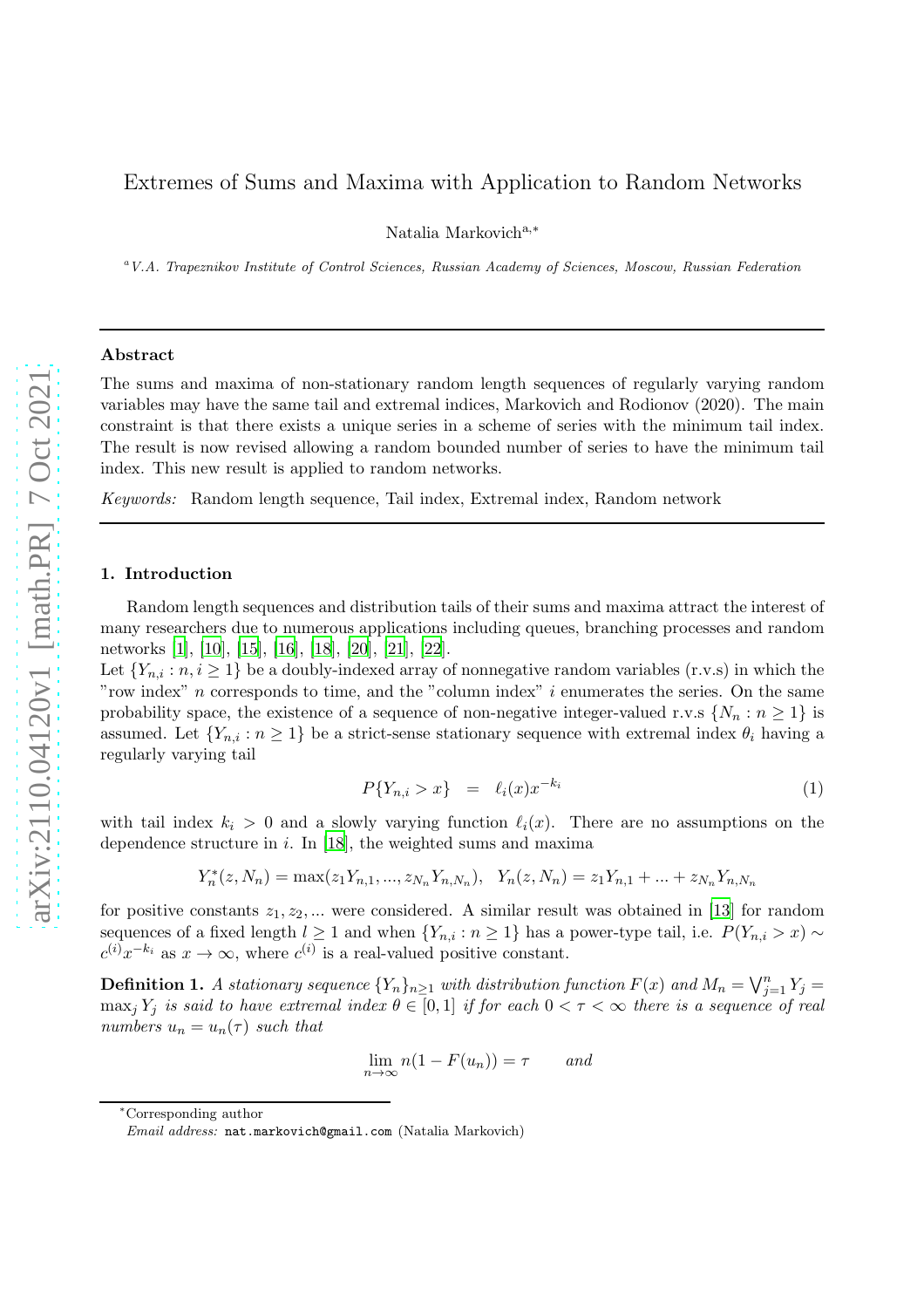<span id="page-1-8"></span>
$$
\lim_{n \to \infty} P\{M_n \le u_n\} = e^{-\tau \theta} \tag{2}
$$

hold  $([14], p.63)$  $([14], p.63)$  $([14], p.63)$ .

I.i.d. r.v.s  ${Y_n}$  give  $\theta = 1$ . The converse may be incorrect. An extremal index that is close to zero implies a kind of a strong local dependence.

Let us recall Theorem 4 derived in [\[18](#page-12-4)]. It is assumed that the "column" sequences  $\{Y_{n,i} : i \geq 1\}$ have stationary distributions [\(1\)](#page-0-0) in n with positive tail indices  $\{k_1, k_2, ...\}$  and extremal indices  $\{\theta_1, \theta_2, ...\}$  for each fixed i, where  $\{\ell_i(x)\}\$ are restricted by the condition: for all  $A > 1, \delta > 0$  there exists  $x_0(A, \delta)$  such that for all  $i \geq 1$ 

<span id="page-1-1"></span>
$$
\ell_i(x) \le Ax^{\delta}, \quad x > x_0(A, \delta) \tag{3}
$$

holds.  $N_n$  has a regularly varying distribution with tail index  $\alpha > 0$ , that is

<span id="page-1-0"></span>
$$
P(N_n > x) = x^{-\alpha} \tilde{\ell}_n(x). \tag{4}
$$

There is a minimum tail index  $k_1$  and  $k := \lim_{n \to \infty} \inf_{2 \le i \le l_n} k_i$ ,

<span id="page-1-2"></span>
$$
l_n = [n^\chi],\tag{5}
$$

and  $\chi$  satisfies

<span id="page-1-3"></span>
$$
0 < \chi < \chi_0, \qquad \chi_0 = \frac{k - k_1}{k_1(k + 1)}.\tag{6}
$$

An arbitrary dependence structure between  ${Y_{n,i}}$  and  ${N_n}$  is allowed. The tail of  $N_n$  does not dominate the tail of the most heavy-tailed term  $Y_{n,1}$ . Let  $u_n = yn^{1/k_1} \ell_1^{\sharp}$  $j_1^{\sharp}(n)$ ,  $y > 0$ , where  $\ell_1^{\sharp}$  $\frac{1}{1}(n)$ is the de Brujin conjugate of  $\ell(x) = (\ell_1(x))^{-1/k_1}$ , and the positive weights  $\{z_i\}$  are assumed to be bounded as in [\[18](#page-12-4)].

<span id="page-1-4"></span>**Theorem 1.** [\[18\]](#page-12-4) Let the sets of slowly varying functions  $\{\tilde{\ell}_n(x)\}_{n\geq 1}$  in [\(4\)](#page-1-0) and  $\{\ell_i(x)\}_{i\geq 1}$  in [\(1\)](#page-0-0) satisfy the condition [\(3\)](#page-1-1). Suppose that  $k_1 < k$  and

<span id="page-1-7"></span>
$$
P\{N_n > l_n\} = o\left(P\{Y_{n,1} > u_n\}\right), \quad n \to \infty \tag{7}
$$

hold, where the sequence  $l_n$  satisfies [\(5\)](#page-1-2) and [\(6\)](#page-1-3). Then the sequences  $Y_n^*(z, N_n)$  and  $Y_n(z, N_n)$  have the same tail index  $k_1$  and the same extremal index  $\theta_1$ .

Theorem [1](#page-1-4) is based on Theorem [2](#page-1-5) we recall further. Let us denote  $Y_n^*(z) = Y_n^*(z, l_n)$  and  $Y_n(z) = Y_n(z, l_n).$ 

<span id="page-1-5"></span>**Theorem 2.** [\[18](#page-12-4)] Let  $k_1 < k$ , [\(3\)](#page-1-1), [\(5\)](#page-1-2) and [\(6\)](#page-1-3) hold. Then the sequences  $Y_n^*(z)$  and  $Y_n(z)$  have the same tail index  $k_1$  and the same extremal index  $\theta_1$ .

Our objectives are twofold. At first, we revise Theorem [1](#page-1-4) for the case when a random number of "column" series may have the minimum tail index. At second, we modify Theorem [1](#page-1-4) with regard to random networks. Each node pair in a random network is connected with some probability [\[3\]](#page-12-10). Let  $G_n = (V_n, E_n)$  be a directed graph with a set of vertices  $V_n = \{1, ..., n\}$ , and a set of directed edges  $E_n$ . Google's PageRank vector  $R = (R_1, ..., R_n)$  is the unique solution to the following system of linear equations:

<span id="page-1-6"></span>
$$
R_i = c \sum_{j:(j,i)\in E_n} \frac{R_j}{D_j} + (1-c)q_i, \qquad i = 1,...,n,
$$
\n(8)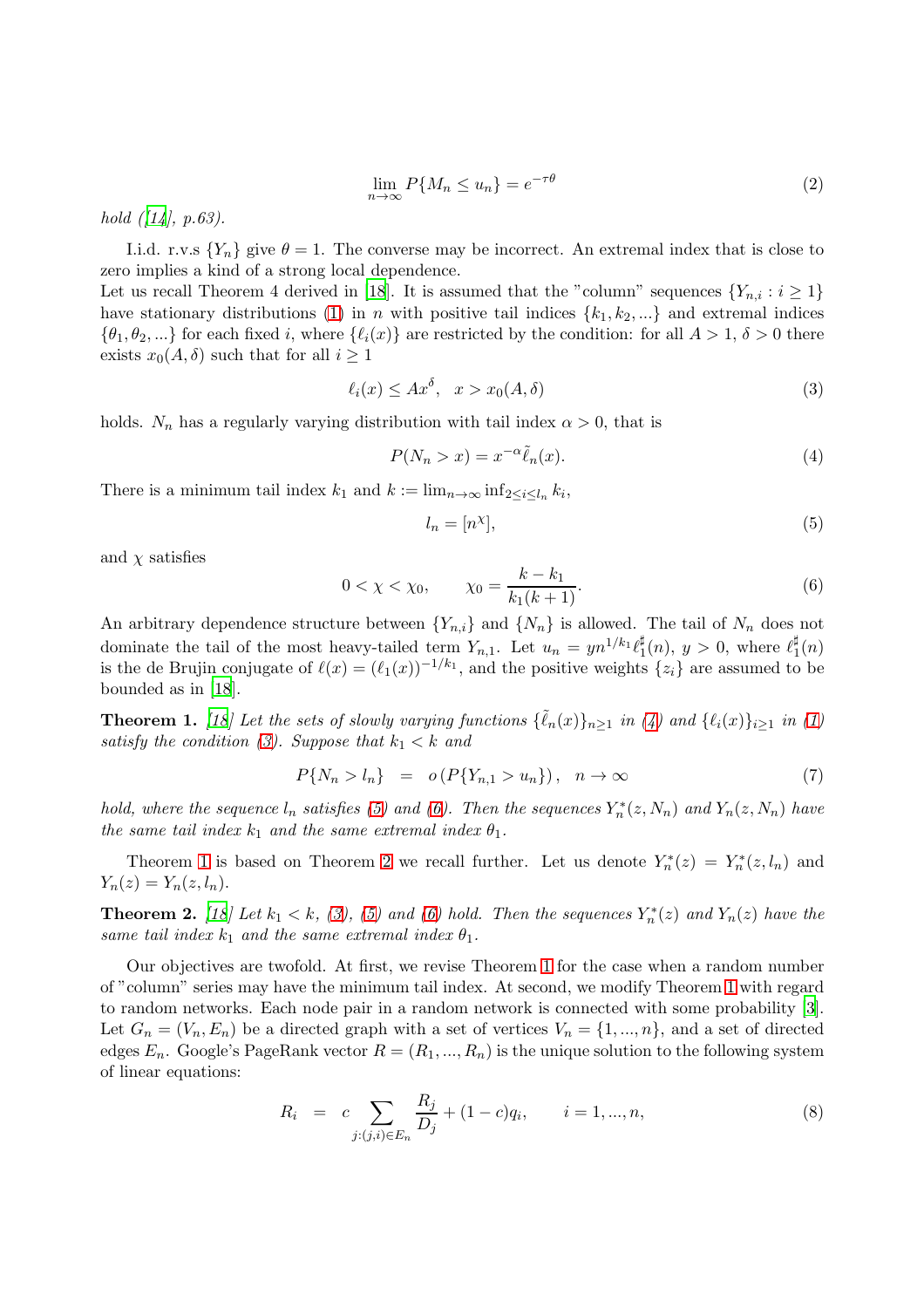where the summation is taken over a number of pages j that link to page i (in-degree),  $D_i$  is the number of outgoing links of page j (out-degree),  $c \in (0,1)$  is a damping factor,  $q = (q_1, q_2, ..., q_n)$ is a personalization probability vector or user's preferences such that  $q_i \geq 0$  and  $\sum_{i=1}^n q_i = 1$ , and  $n$  is the total number of pages. The World Wide Web (Web) is a very large interconnected graph where nodes correspond to pages. The PageRank was designed to rank pages on the Web in such a way that a page is important if many important pages have a hyperlink to it [\[6\]](#page-12-11).

A stochastic approach to analyze [\(8\)](#page-1-6) is the following. The PageRank of a randomly chosen Web page (i.e. a vertex on a Web graph) considered as a root node of a Galton-Watson tree with random in- and out-degrees may be modeled as a r.v.  $R$  which is the solution of the fixed-point problem  $(cf. [20], [23], [5], [8])$  $(cf. [20], [23], [5], [8])$  $(cf. [20], [23], [5], [8])$  $(cf. [20], [23], [5], [8])$  $(cf. [20], [23], [5], [8])$  $(cf. [20], [23], [5], [8])$  $(cf. [20], [23], [5], [8])$  $(cf. [20], [23], [5], [8])$  $(cf. [20], [23], [5], [8])$ 

<span id="page-2-0"></span>
$$
R = \sum_{j=1}^{N} A_j R_j + Q \tag{9}
$$

assuming that  ${R_i}$  are independent identically distributed (i.i.d.) copies of R and  $E(Q) < 1$ holds.  $(Q, N, \{A_i\})$  is a real-valued vector. N denotes the in-degree. Q is a personalization value of the vertex [\[23\]](#page-12-12).  $=$ <sup>D</sup> means equality in distribution. Under the assumptions (we shall call it Assumptions A) that  $\{R_i\}$  are i.i.d. and independent of  $(Q, N, \{A_i\})$  with  $\{A_i\}$  independent of  $(N, Q)$ , and that N and Q are allowed to be dependent, it is stated in [\[23](#page-12-12)], [\[8\]](#page-12-14) that the stationary distribution of  $R$  in  $(9)$  is regularly varying and its tail index is determined by the most heavy-tailed distributed term in the regularly varying distributed pair  $(N, Q)$ .

This result was generalized by [\[1\]](#page-12-0), and the unique solution of [\(9\)](#page-2-0) is proved to be intermediate regularly varying<sup>[1](#page-2-1)</sup>, if Q or N has an intermediate regularly varying distribution, or  $(Q, N)$  has a two-dimensional regularly varying distribution. The multivariate version of [\(9\)](#page-2-0)

$$
R(i) = \sum_{k=1}^{K} \sum_{m=1}^{N^{(k)}(i)} R_m(k) + Q(i),
$$

where  $R_m(k) = R(k)$  holds, is considered with similar assumptions and regularly varying statements by thinking that  $N^{(k)}(i)$  is a number of type-k children of a type-i ancestor and considering a multi-type Galton-Watson tree.

A Max-Linear Model [\[12](#page-12-15)] is obtained by substitution sums in [\(8\)](#page-1-6) by maxima, i.e.

<span id="page-2-4"></span>
$$
R(i) = \bigvee_{j \to i} A_j R(j) \vee Q_i, \quad i = 1, ..., n. \tag{10}
$$

Under Assumptions A the power law tail  $P\{|R| > x\} \sim Hx^{-\alpha},^2 \alpha > 0, H > 0$  $P\{|R| > x\} \sim Hx^{-\alpha},^2 \alpha > 0, H > 0$  $P\{|R| > x\} \sim Hx^{-\alpha},^2 \alpha > 0, H > 0$  as  $x \to \infty$  of the so called 'minimal/endogeneous' solution of the equation

<span id="page-2-3"></span>
$$
R = D \left( \bigvee_{j=1}^{N} A_j R_j \right) \vee Q, \tag{11}
$$

<sup>&</sup>lt;sup>1</sup>The class of intermediate regularly varying distributions such that  $\lim_{\alpha \uparrow 1} \limsup_{x \to \infty} \overline{F}(\alpha x)/\overline{F}(x) = 1$  includes regularly varying distributions.

<span id="page-2-2"></span><span id="page-2-1"></span><sup>&</sup>lt;sup>2</sup>The symbol ~ means asymptotically equal to or  $f(x) \sim g(x) \Leftrightarrow f(x)/g(x) \to 1$  as  $x \to a, x \in M$  where the functions  $f(x)$  and  $g(x)$  are defined on some set M and a is a limit point of M.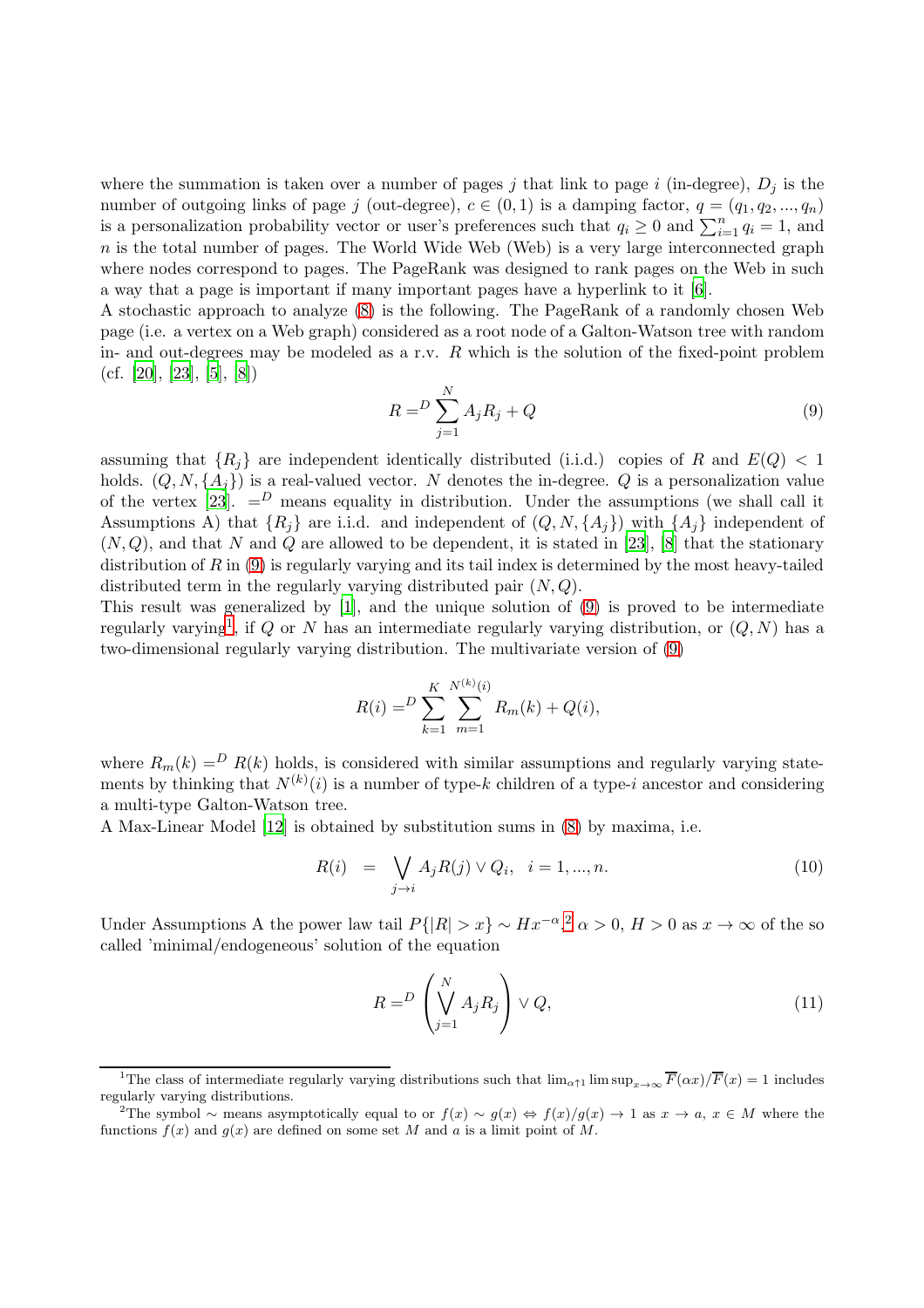is derived in [\[9\]](#page-12-16). We propose to apply Theorem [1](#page-1-4) to the right-hand sides of [\(9\)](#page-2-0) and [\(11\)](#page-2-3) under weaker assumptions than the Assumptions A. Namely, the conditions that PageRanks  $\{R_i\}$  of the first generation are i.i.d. and the mutual independence of  $\{R_i\}$  and N are omitted. By a modified Theorem [1](#page-1-4) (Theorem [5\)](#page-6-0) we obtain that the most heavy-tailed terms  $\{R_i\}$  determine the heaviness of the tail and the extremal index of both the sum and maximum.

The paper is organized as follows. The revision of Theorems [1](#page-1-4) and [2](#page-1-5) by Theorems [3](#page-3-0) and [4](#page-4-0) is given in Section [2.](#page-3-1) The modification of Theorem [4](#page-4-0) by Theorem [5](#page-6-0) to find the extremal and tail indices of PageRank and the Max-Linear Model as influence measures of nodes in random direct graphs is presented in Section [3.](#page-4-1) Conclusions and a discussion are presented in Section [4.](#page-7-0) The proofs are given in Section [5.](#page-7-1)

### <span id="page-3-1"></span>2. Revision of Theorem [1](#page-1-4)

We revise Theorem [1](#page-1-4) by Theorem [4](#page-4-0) allowing a random bounded number  $d \geq 1$  of series to have a minimum tail index. To this end, we extend Theorem [2](#page-1-5) by Theorem [3.](#page-3-0) We assume in Theorems [3](#page-3-0) and [4](#page-4-0) that  $k_i = k_1, i \in \{1, ..., d\}, 1 \leq d \leq l_n - 1, k_1 < k$ , where

$$
k := \lim_{n \to \infty} \inf_{d+1 \le i \le l_n} k_i,
$$
\n(12)

and that  $(5)$ ,  $(6)$  hold.

We introduce the following independence condition:

(A1) The stationary sequences  ${Y_{n,i}}_{n>1}$ ,  $i \in {1,...,d}$  are mutually independent, and independent of the sequences  $\{Y_{n,i}\}_{n\geq 1}, i \in \{d+1, ..., l_n\}.$ 

Denote  $M_n^{(i)} = \max\{Y_{1,i}, Y_{2,i}, ..., Y_{n,i}\}, i \in \{1, ..., l_n\}.$ 

<span id="page-3-0"></span>**Theorem 3.** Let [\(3\)](#page-1-1) hold for all  $d + 1 \leq i \leq l_n$ . Then the sequences  $Y_n^*(z, l_n)$  and  $Y_n(z, l_n)$  have the same tail index  $k_1$ .

1. If, in addition, (A1) holds, then  $Y_n^*(z, l_n)$  and  $Y_n(z, l_n)$  have the same extremal index

<span id="page-3-3"></span>
$$
\theta(z) = \sum_{j=1}^{d} \theta_j z_j^{k_1} / \sum_{j=1}^{d} z_j^{k_1}.
$$
\n(13)

2. If, instead, (A1) does not hold and  $d = 1$ , then their extremal index is equal to  $\theta_1$ , but it may not exist, if  $d > 1$ . Assuming for  $d > 1$  that all elements in pairs of the "column" sequences  ${Y_{n,i}}_{n>1}$ ,  $i \in \{1,...,d\}$  have the same mutual dependence, and

<span id="page-3-2"></span>
$$
\sum_{j=1}^{d-1} P\{z_j M_n^{(j)} > u_n, z_{j+1} M_n^{(j+1)} \le u_n, \dots, z_d M_n^{(d)} \le u_n\} = o(P\{z_d M_n^{(d)} \le u_n\}) \tag{14}
$$

holds as  $n \to \infty$ ,  $Y_n^*(z, l_n)$  and  $Y_n(z, l_n)$  have the extremal index  $\theta_d$ .

Remark 1. Since an enumeration of the first d "column" sequences is not significant, one can rewrite the condition [\(14\)](#page-3-2) with regard to the ith column and obtain the same statement for any  $\theta_i$ ,  $i \in [1, d].$ 

<span id="page-3-4"></span>**Corollary 1.** Let  $Y_{n,i} = Y_{n,1}, n \geq 1, i \in \{1, ..., d\}$ . Then  $Y_n^*(z, l_n)$  and  $Y_n(z, l_n)$  have the same tail index  $k_1$  and the same extremal index  $\theta_1$ .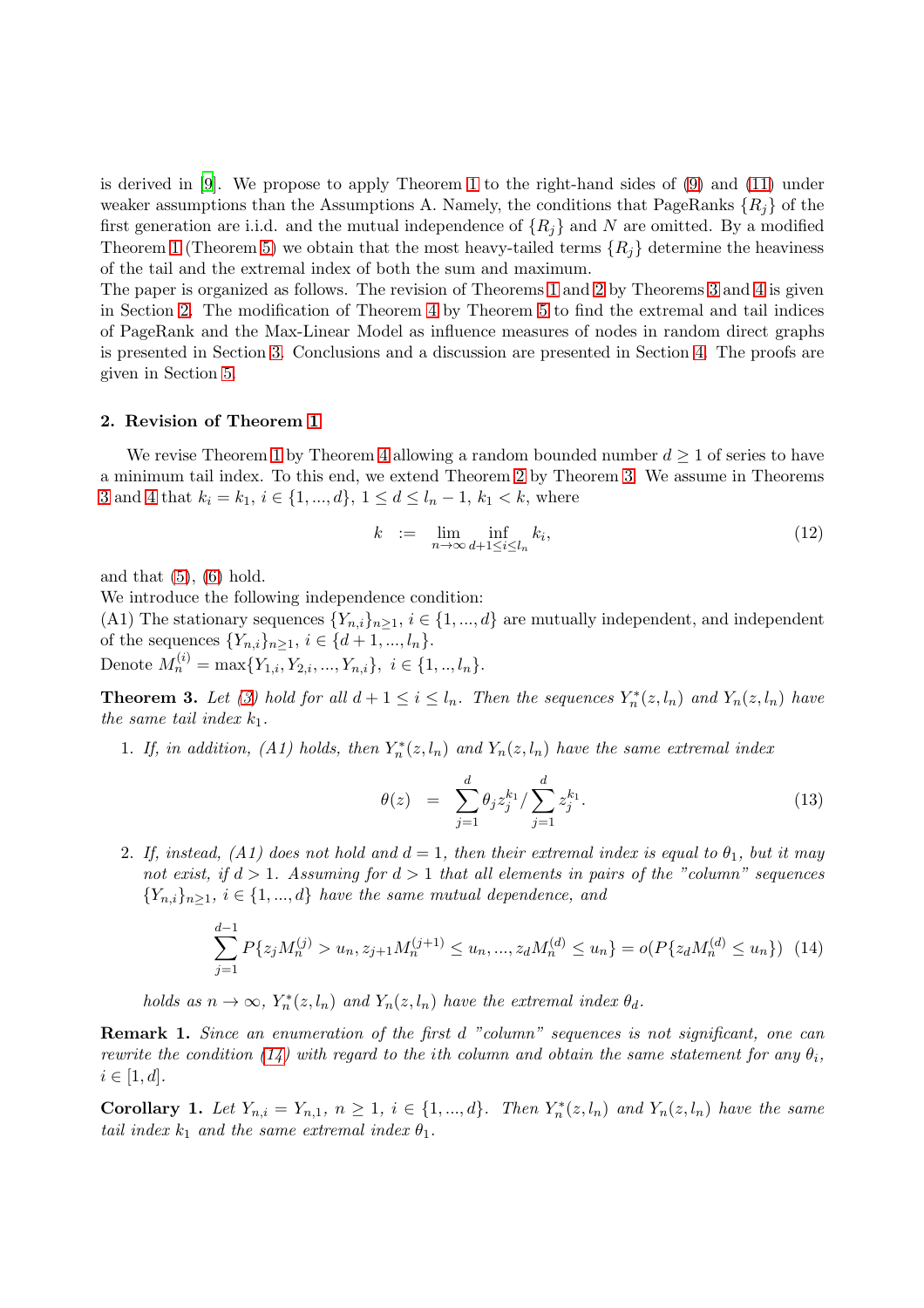**Remark 2.** If there are in total  $d+1$  stationary mutually independent "column" sequences having the same tail index  $k_1$  and extremal indices  $\theta_1, ..., \theta_{d+1}$ , then  $Y_n^*(z, l_n)$  and  $Y_n(z, l_n)$  have the tail index  $k_1$  and the extremal index that is a superposition of  $\theta_1, ..., \theta_{d+1}$  as derived in [\[13](#page-12-8)], see Theorem 2 in [\[18\]](#page-12-4).

<span id="page-4-3"></span>Example 1. In case of an arbitrary dependence among elements of the d "columns" series with the minimum tail index, the extremal index of maxima  $Y_n^*(z, l_n)$  and sums  $Y_n(z, l_n)$  may not exist. Suppose elements of odd "row" sequences coincide and elements of the even rows are i.i.d.. Then sums and maxima over rows are differently distributed and the sequences  $Y_n^*(z, l_n)$  and  $Y_n(z, l_n)$ are nonstationary.

**Example 2.** The assumption  $(14)$  is valid for the following d "column" sequences. Let elements of  $\sum_{j=1}^{i-1} Y_{n,j}$  and  $z_1 \leq z_2 \leq ... \leq z_d$ . Each of d "column" sequences has the tail index  $k_1$  that follows each "column" sequence be sums of corresponding elements of all previous "columns", i.e.  $Y_{n,i} =$ from the first statement of Theorem [3.](#page-3-0) Since  $M_n^{(1)} = M_n^{(2)} < M_n^{(3)} < ... < M_n^{(d)}$  holds, then  $\sum_{j=1}^{d-1} P\{z_j M_n^{(j)} > u_n, z_{j+1} M_n^{(j+1)} \le u_n, ..., z_d M_n^{(d)} \le u_n\} = 0$  holds.

Now we reformulate Theorem [1.](#page-1-4)

<span id="page-4-0"></span>**Theorem 4.** Let the sets of slowly varying functions  $\{\tilde{\ell}_n(x)\}_{n\geq 1}$  in [\(4\)](#page-1-0) and  $\{\ell_i(x)\}_{d+1\leq i\leq l_n}$  in [\(1\)](#page-0-0) satisfy the condition [\(3\)](#page-1-1). Assume that d is a bounded discrete r.v. such that  $d < d_n = \min(C, l_n)$ ,  $C > 1$  holds, and d and  ${Y_{n,i}}$  are mutually independent. Let [\(7\)](#page-1-7) hold. Then  $Y_n^*(z, N_n)$  and  $Y_n(z, N_n)$  have the same tail index  $k_1$ , but their extremal indices do not exist.

<span id="page-4-2"></span>**Corollary 2.** The results of Theorems [3](#page-3-0) and [4](#page-4-0) remain true if the tail indices  $\{k_{n,i}\}\$  of elements in the "columns"  ${Y_{n,i} : n \ge 1}$  are different, apart of those columns with the minimum tail index. The elements of the columns with non-minimum tail indices may be partly light-tailed distributed.

The corollary follows from the proof of Theorem 3 and Lemma 1 in [\[18](#page-12-4)].

# <span id="page-4-1"></span>3. Application to Random Networks

Each node in a random network may be considered as a root of some directed graph of its followers (i.e. nodes with incoming links to the root node) which may contain cycles. Thus, generations of followers may be overlapping. The rth generation implies the set of nodes in the tree at distance  $r$  from the root node [\[6](#page-12-11)]. There may exist links between nodes within generations. Influence characteristics of nodes such as PageRanks or the Max-Linear Models calculated by these generations may be dependent.

Generations may be non-stationary distributed since their nodes may belong to communities with different distributions and the graph is not necessarily fully connected, Fig[.1.](#page-5-0) A community structure is 'the organization of vertices in clusters, with many edges joining vertices of the same cluster and comparatively few edges joining vertices of different clusters' [\[7\]](#page-12-17). There are methods to extract the community structure of large networks, see, for instance, [\[4](#page-12-18)], [\[19\]](#page-12-19).

Theorem [4](#page-4-0) is further reformulated in the context of PageRank and the Max-Linear Model. Denote an in-degree of the node i as  $N_i$ .  $N_i$  determines the random size of the generation of a one-link neighborhood from the node *i*. Let us denote  $A_iR(j) = cR(j)/D_i$ ,  $j \in \{1, ..., N_i\}$  in [\(8\)](#page-1-6) and [\(10\)](#page-2-4)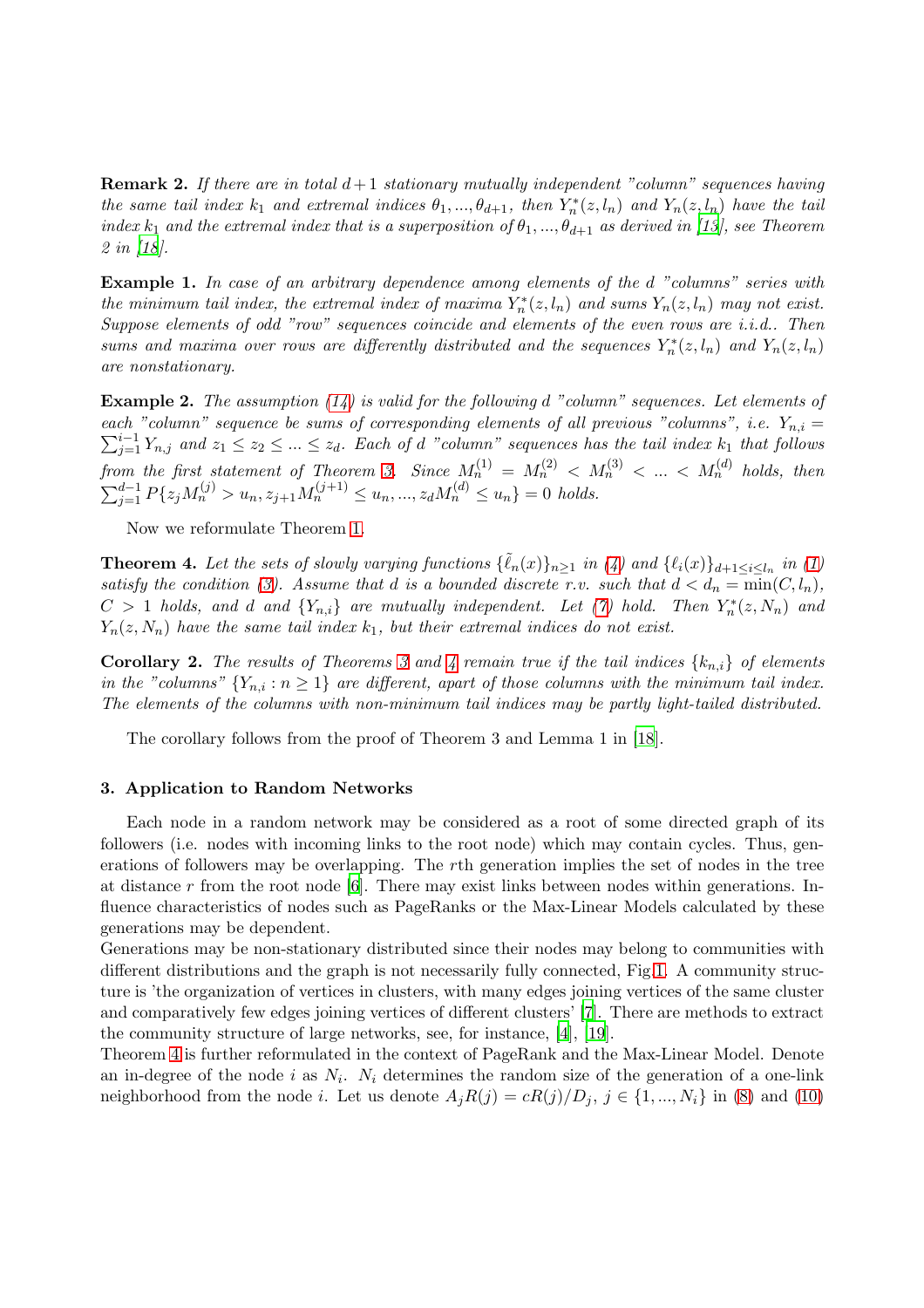

<span id="page-5-0"></span>Figure 1: The (disconnected) graph with nodes from different communities (a dashed arrow may be absent). Nodes from dominating communities with the most heavy-tailed distributed influence indices having the minimum tail index  $k_1$  are marked by filled circles, and nodes from other communities by open circles and filled rings.

as  $z_jY_{i,j}$  with  $z_j = c$ . Then one can rewrite the right-hand sides of [\(9\)](#page-2-0) and [\(11\)](#page-2-3) in notations of Theorems [1](#page-1-4) and [4](#page-4-0) as

<span id="page-5-2"></span>
$$
Y_i(c, N_i) = c \sum_{j=1}^{N_i} Y_{i,j} + Q_i, \quad Y_i^*(c, N_i) = c \bigvee_{j=1}^{N_i} Y_{i,j} \vee Q_i, \quad i \in \{1, ..., n\},
$$
\n(15)

where  $\{Y_{i,j}\}\$ are not i.i.d. r.v.s.  $\{Y_{i,j}\}\$  and  $Q_i$  as well as  $\{Y_{i,j}\}\$  and  $N_i$  are not necessarily mutually independent. N<sub>i</sub> satisfies [\(7\)](#page-1-7). In the context of PageRank  $Q_i = (1 - c)q_i$  holds.

Let us consider the matrix [\(16\)](#page-5-1) of the array  $\{Y_{n,i} : n, i \geq 1\}$  corresponding to [\(15\)](#page-5-2), and the tail and extremal indices of its columns are shown in matrix [\(17\)](#page-5-3):

<span id="page-5-3"></span><span id="page-5-1"></span>
$$
\begin{pmatrix}\n cY_{1,1} & cY_{1,2} & cY_{1,N_1} & \dots & 0 & 0 & Q_1 \\
cY_{2,1} & 0 & cY_{2,3} & \dots & cY_{n,N_2} & 0 & Q_2 \\
\dots & \dots & \dots & \dots & \dots & \dots \\
0 & cY_{n,2} & cY_{n,3} & \dots & 0 & cY_{n,N_n} & Q_n\n\end{pmatrix},
$$
\n
$$
\begin{pmatrix}\n k_1 & k_2 & k_3 & \dots & \dots & k_{N_n} & \beta \\
\theta_1 & \theta_2 & \theta_3 & \dots & \dots & \theta_{N_n} & 1\n\end{pmatrix}.
$$
\n(17)

The sequence  $\{N_n\}$  is equal to the number of non-zero elements in the rows and it is not necessarily increasing. Row elements in [\(16\)](#page-5-1) (excluding  ${Q_i}$ ) correspond to the first generations of followers of nodes that can be arbitrary enumerated as  $1, 2, ..., n$ . The column i contains a community and has the extremal index  $\theta_i$ . Zeroes in the rows imply that the first generations do not contain followers from the corresponding communities. "Column" series may be mutually dependent and have tails [\(1\)](#page-0-0) with tail indices  $\{k_i\}$ . The latter columns may (partly) coincide. In random networks the column dependence reflects the fact that communities may be overlapping.

The last column in [\(16\)](#page-5-1) contains i.i.d. r.v.s of user preferences  $\{Q_i\}$ . Theorem [4](#page-4-0) is valid if  $\{Q_i\}$  are heavy- or light-tailed distributed. In- and out-degrees of nodes are available statistics in practice, but the user preference has to be simulated [\[23](#page-12-12)]. The preference is often expected to be uniformly distributed, i.e. an arbitrary page can be selected by a user uniformly among the nodes of the network. In [\[23](#page-12-12)] Pareto distributed  ${Q_i}$  were studied by real data. The tail of  ${N_i}$  is assumed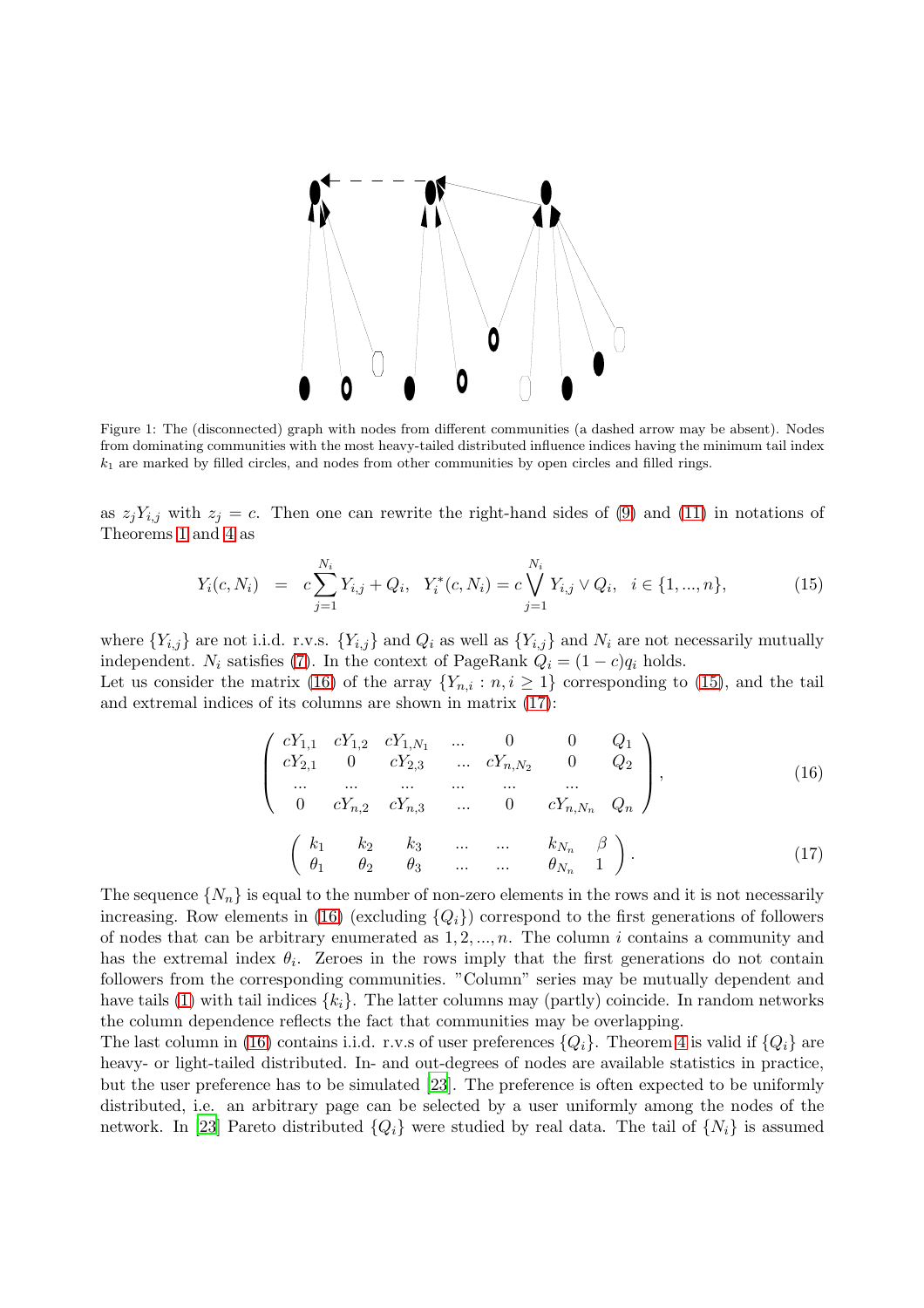here to be lighter than the regularly varying tails of  ${Y_{i,j}}$  and  ${Q_i}$ . We assume that there exist columns with a minimum tail index  $k_1, k_1 < k$ .

Let the graph be partitioned into communities of nodes whose PageRanks are stationary regularly varying distributed with tail indices  $\{k_1, k_2, ...\}$  and extremal indices  $\{\theta_1, \theta_2, ...\}$ . We assume that at least one neighbor of a root-node  $i$  belongs to one of the  $d$  most heavy-tailed (dominating) communities (i.e. there exists a type- $k_1$  child of the ancestor i). The number of such neighbors is random and they may belong to different dominating communities. It means that all row sequences  ${Y_{n,i} : n \ge 1}$  in [\(16\)](#page-5-1) must have at least one element with the smallest tail index.

<span id="page-6-0"></span>Theorem 5. PageRanks and the Max-Linear Models of n root-nodes have the same minimum tail index as one of the d most heavy-tailed distributed communities within a random graph associated with the roots as  $n \to \infty$ . Their extremal index is equal to the extremal index of the most heavytailed distributed community if the latter is unique, and it is calculated by [\(13\)](#page-3-3) using extremal indices of the d most heavy-tailed communities if the latter are mutually independent and independent of the rest of communities, or it may not exist if the latter independence condition is not valid.

Theorem [5](#page-6-0) determines the extremal index of the node in the directed graph (except for the graph leaves).

Remark 3. There are three important practical assumptions in Theorem [5.](#page-6-0)

(1) By Corollary [2](#page-4-2) the node influence indices within non-dominating communities are allowed to be non-stationary distributed. This property allows us to use non-stationary distributed communities if they are not tail dominant.

(2) All elements of the dominating communities have to be regularly varying distributed. To our best knowledge, PageRanks are proved to be power law distributed for branching trees in [\[23](#page-12-12)], the directed configuration model in [\[17\]](#page-12-20) and directed generalized random graphs in [\[5\]](#page-12-13) under Assumptions A. The existence of an asymptotic PageRank distribution for directed graphs is proved assuming a local weak convergence of a sequence of directed graphs to a limiting graph [\[11\]](#page-12-21). The conditions under which the PageRank of the root in the limiting graph shows a power-law tail was not found in [\[11](#page-12-21)]. (3) The dependence between communities impacts the extremal index of PageRanks and the Max-Linear Models of the root-nodes.

Our approach can be used to simulate an enlargement of graphs with given values of the tail and extremal indices of the nodes. To this end, one can simulate communities of nodes with given tail and extremal indices connected to a sequence of root-nodes which do not belong to the communities. If there is a unique community with the minimum tail index among them, then the sequence of the root nodes inherits its tail and extremal indices. Selecting d mutually independent communities with a minimum tail index  $k_1$  and extremal indices  $\theta_1, ..., \theta_d$ , PageRank and the Max-Linear Model sequences of the associated root nodes will have the same tail index  $k_1$  and the extremal index  $\theta(z)$  calculated by [\(13\)](#page-3-3) using  $\theta_1, ..., \theta_d$  and taking weights  $z_j = c, j \in \{1, ..., d\}$ . Adding the sequence of roots as a new community does not change the dependence structure and the heaviness of tail of PageRank and the Max-Linear Model of the next sequence of roots, namely, it will be  $(k_1, \theta(z))$ .

Since the reciprocal of the extremal index approximates the mean cluster size [\[14](#page-12-9)], the extremal index can also be used as the node influence. Namely, a node with the extremal index close to zero may be considered as an influential one since there are generations (the clusters) of followers in its coupled graph with a large number of nodes whose influence measures exceed a sufficiently high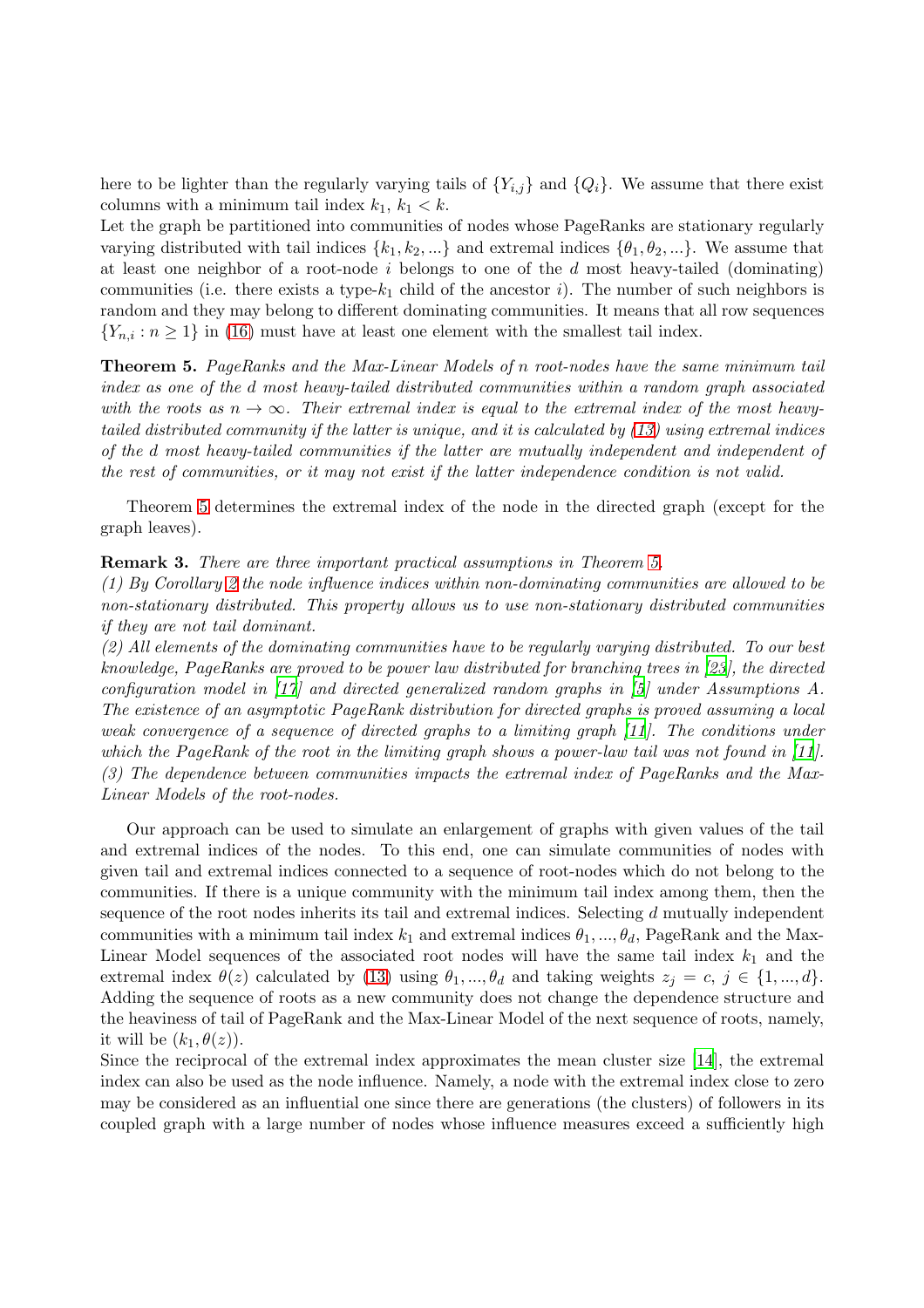threshold u. One can consider the generations as random length blocks that can be overlapping. Theorem [5](#page-6-0) is valid both for directed and undirected graphs. The calculation of PageRank by undirected graphs is considered in [\[2](#page-12-22)], for instance.

#### <span id="page-7-0"></span>4. Conclusions and discussion

This paper makes a fundamental step forward by extending the analysis of PageRank and the Max-Linear Model to its extremes and to graphs that are not necessarily trees. Our approach to find the asymptotic distributions and local cluster properties of PageRank and the Max-Linear Model is based on results derived for the sums and maxima of non-stationary random lengths sequences in [\[18](#page-12-4)]. The main constraint of these results is that a unique series with the minimum tail index in a scheme of series with regularly varying tails is assumed. This assumption may not be realistic in practice since a node in a random network may have a random number of followers (not necessarily a unique follower) belonging to the most heavy-tailed communities. Another important assumption is that the mutually dependent series are allowed to be regularly varying. Regarding PageRank and the Max-Linear Model the regularly varying assumption of the latter characteristics is crucial, since the power-law tails are proved to our best knowledge only for mutually independent series.

Our results are twofold. At first, we extend Theorems 3 and 4 in [\[18\]](#page-12-4) by Theorems [3](#page-3-0) and [4.](#page-4-0) Secondly, we interpret these results to PageRank and the Max-Linear Model. Theorem [5](#page-6-0) is the analogue of Theorem [4](#page-4-0) for random networks.

To our best knowledge, the extremal index of PageRank and the Max-Linear Model is considered at first time. The extremal index may serve as a new influence measure of nodes.

### <span id="page-7-1"></span>5. Proofs

#### 5.1. Proof of Theorem [3](#page-3-0)

The proof is similar to that of Theorem 3 [\[18\]](#page-12-4). We just indicate the modifications. The numeration of Theorem 3 [\[18\]](#page-12-4) is preserved throughout the proof. Let us take the same sequence of thresholds  $u_n = yn^{1/k_1} \ell_1^{\sharp}$  $j_1^{\mu}(n), y > 0$  as in [\[18\]](#page-12-4).

**Tail index.** At first, we show that the tail index of  $Y_n(z)$  and  $Y_n^*(z)$  is the same. The right-hand side of (12) in [\[18](#page-12-4)] can be rewritten as

<span id="page-7-2"></span>
$$
P\{Y_n(z) > u_n\} \le P\{\sum_{i=1}^d z_i Y_{n,i} > u_n(1-\varepsilon)\} + \sum_{i=d+1}^{l_n} P\{z_i Y_{n,i} > u_n \varepsilon_i\},\tag{18}
$$

where  $\sum_{i=1}^{l_n} \varepsilon_i = 1$  holds and  $\{\varepsilon_i\}$  is a sequence of positive elements. Let us denote  $\varepsilon = \sum_{i=d+1}^{l_n} \varepsilon_i$ . One may take  $\varepsilon_i$ ,  $i \in \{d+1, ..., l_n\}$ , in such a way to satisfy  $\varepsilon_i \to 0$  and  $\varepsilon \to 0$  as  $n \to \infty$ . Moreover, choosing  $\{\varepsilon_i = 1/l_n^{\eta+1}\}\$ ,  $\eta > 0$  as in Lemma 1 in [\[18](#page-12-4)] one can derive (13) in [18] substituting 2 by  $d+1$ , namely, the following

<span id="page-7-3"></span>
$$
\sum_{i=d+1}^{l_n} P\{z_i Y_{n,i} > u_n \varepsilon_i\} = o(1/n)
$$
\n(19)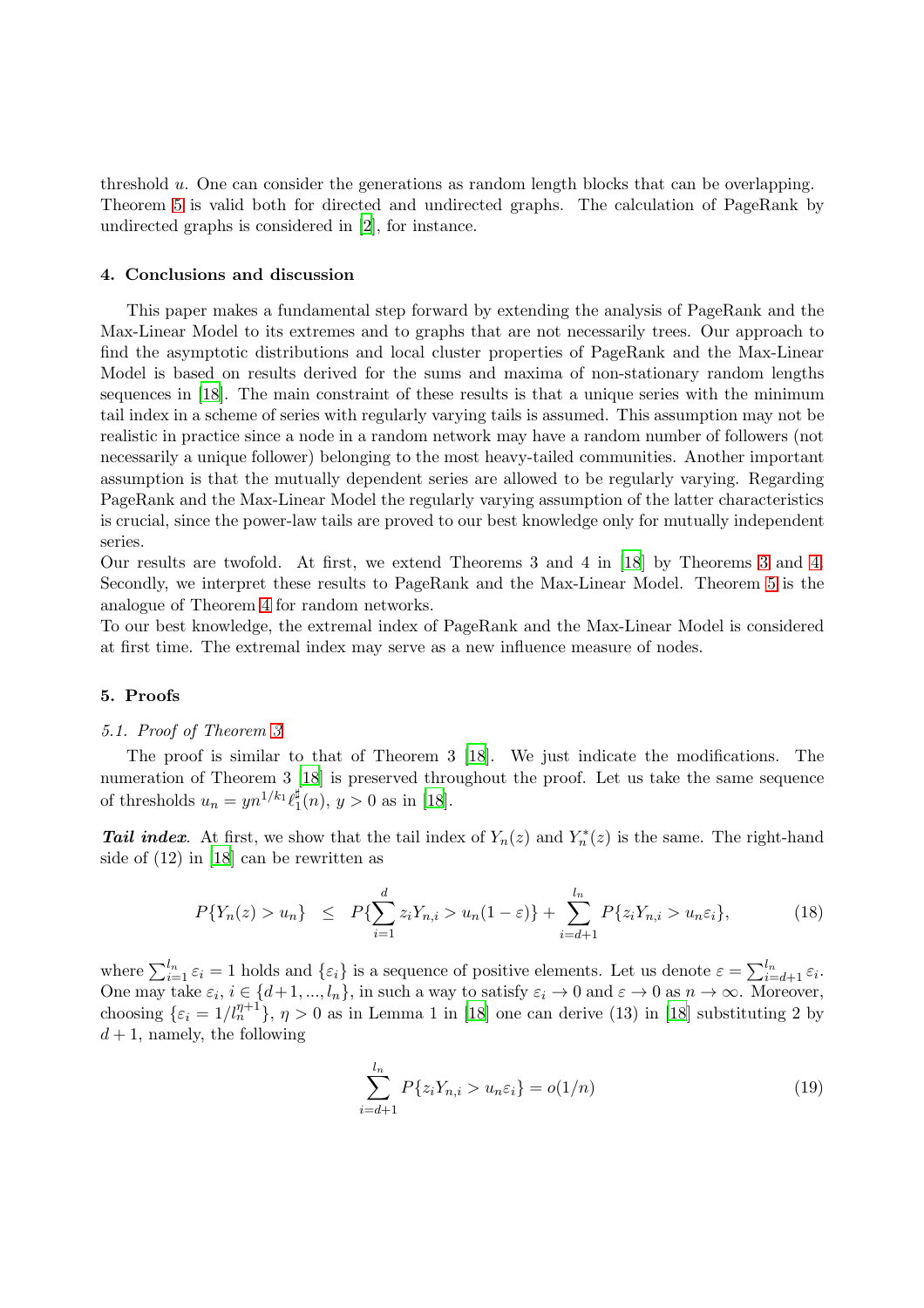as  $n \to \infty$ . To prove the latter, we need to assume [\(3\)](#page-1-1) for  $d+1 \leq i \leq l_n$ . For simplicity, let us consider the case  $d = 2$ . Then by (7) in [\[18](#page-12-4)]

<span id="page-8-0"></span>
$$
P\{z_1 Y_{n,1} > u_n\} = (z_1/y)^{k_1} n^{-1} (1 + o(1)), \quad n \to \infty
$$
\n(20)

and (13) in [\[18](#page-12-4)] we obtain

$$
P\{z_1Y_{n,1} + z_2Y_{n,2} > u_n(1-\varepsilon)\}\
$$
  
\n
$$
\leq P\{z_1Y_{n,1} > u_n(1-\varepsilon)\varepsilon_1^*\} + P\{z_2Y_{n,2} > u_n(1-\varepsilon)\varepsilon_2^*\}\
$$
  
\n
$$
= \frac{n^{-1}}{(y(1-\varepsilon))^{k_1}} \left[ \left(\frac{z_1}{\varepsilon_1^*}\right)^{k_1} + \left(\frac{z_2}{\varepsilon_2^*}\right)^{k_1} \right] (1+o(1)),
$$

where  $\varepsilon_1^* + \varepsilon_2^* = 1$  holds. Let us denote

$$
(z^*)^{k_1} = \left(\frac{z_1}{\varepsilon_1^*}\right)^{k_1} + \left(\frac{z_2}{\varepsilon_2^*}\right)^{k_1}.
$$

By (14) in [\[18](#page-12-4)] it follows

<span id="page-8-1"></span>
$$
P\{Y_n(z) > u_n\} \leq \left(\frac{z^*}{y(1-\varepsilon)}\right)^{k_1} n^{-1} (1+o(1)) + o(1/n). \tag{21}
$$

From another side, we have

<span id="page-8-2"></span>
$$
P\{Y_n(z) > u_n\} \geq P\{z_1 Y_{n,1} > u_n\} = \left(\frac{z_1}{y}\right)^{k_1} n^{-1} (1 + o(1)) \tag{22}
$$

and the left-hand side of (9) in [\[18](#page-12-4)] does not change. The heaviness of tail of both  $Y_n(z)$  and  $Y_n^*(z)$ coincides. The proof is the same for  $d > 2$ .

Extremal index for  $d$  independent "column" sequences. We assume the condition  $(A1)$ . Denoting

$$
M_n^*(z) = \max\{Y_1^*(z), ..., Y_n^*(z)\} = \max\{z_1 M_n^{(1)}, ..., z_{l_n} M_n^{(l_n)}\}, n \ge 1,
$$

where  $Y_n^*(z) = Y_n^*(z, l_n)$  as in (18) [\[18](#page-12-4)], we have due to independence

$$
P\{M_n^*(z) \le u_n\} = \prod_{j=1}^d P\{z_j M_n^{(j)} \le u_n\} P\{z_{d+1} M_n^{(d+1)} \le u_n, ..., z_{l_n} M_n^{(l_n)} \le u_n\}.
$$

Since the extremal index of the sequence  $\{Y_{n,j}\}_{n\geq 1}$ ,  $1 \leq j \leq d$  is assumed to be equal to  $\theta_j$ , by [\(2\)](#page-1-8) and [\(20\)](#page-8-0) we get

$$
\lim_{n \to \infty} \prod_{j=1}^{d} P\{z_j M_n^{(j)} \le u_n\} = \exp(-\sum_{j=1}^{d} \theta_j (z_j/y)^{k_1}).
$$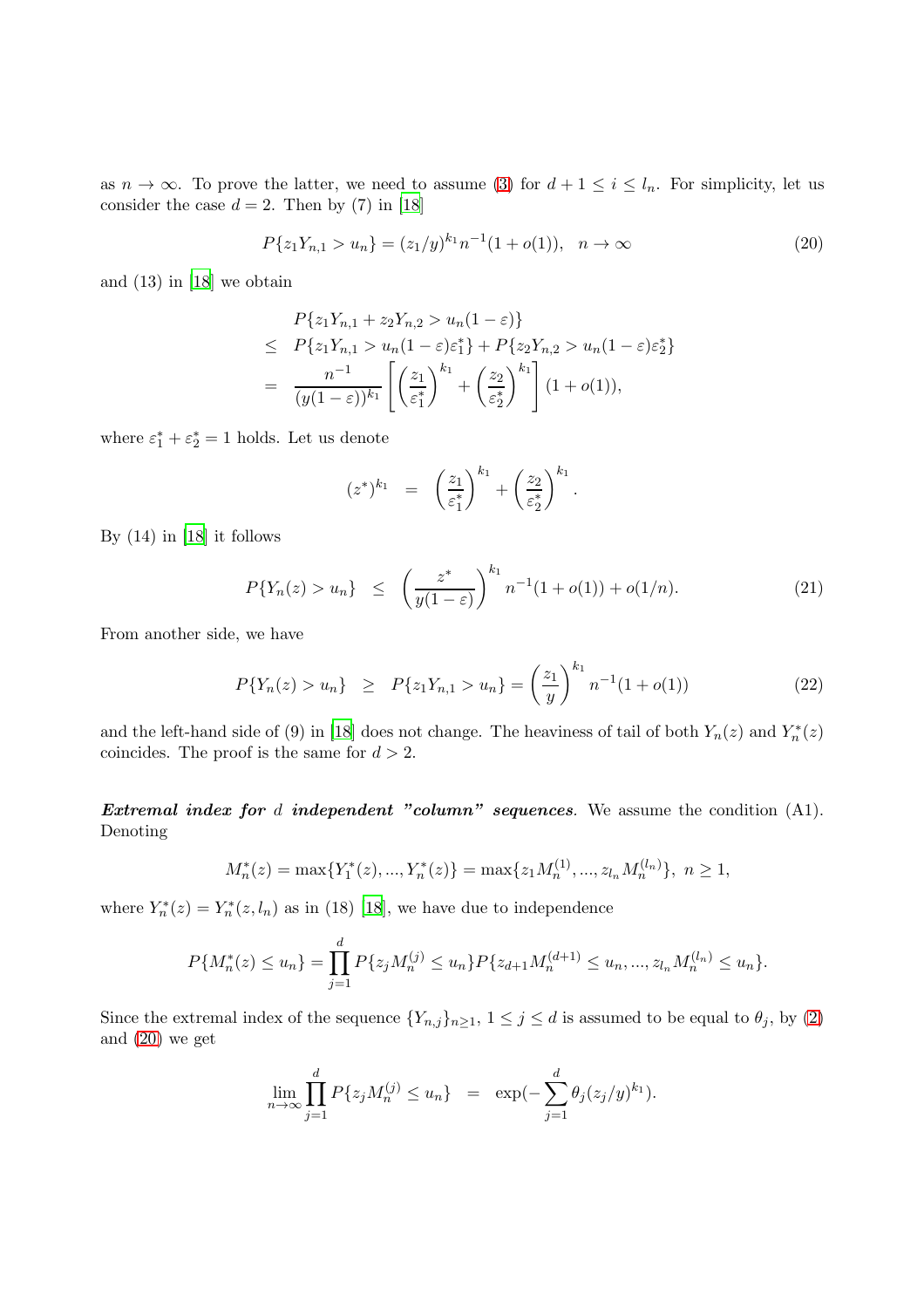By  $(19)$  and  $(21)$  in [\[18](#page-12-4)] and by  $(2)$ , we obtain

$$
P\{z_{d+1}M_n^{(d+1)} \le u_n, ..., z_{l_n}M_n^{(l_n)} \le u_n\} = P\{z_{d+1}M_n^{(d+1)} \le u_n\}(1+o(1)) \to 1,
$$

since

$$
nP\{z_{d+1}Y_{n,d+1} > u_n\} \sim n \cdot n^{-k_{d+1}/k_1} \ell(n) \to 0
$$

as  $n \to \infty$  due to  $k_{d+1} > k_1$ . We obtain

<span id="page-9-2"></span>
$$
\lim_{n \to \infty} n P\{Y_n^*(z) > u_n\} = \sum_{j=1}^d \left(\frac{z_j}{y}\right)^{k_1} \tag{23}
$$

since it holds

$$
P\{Y_n^*(z) > u_n\} = P\{\max(z_1Y_{n,1}, ..., z_dY_{n,d}, z_{d+1}Y_{n,d+1}, ..., z_{l_n}Y_{n,l_n}) > u_n\}
$$
  
\n
$$
\sim \sum_{i=1}^d P\{z_iY_{n,i} > u_n\} + P\{\max(z_1Y_{n,1}, ..., z_dY_{n,d}) \le u_n\} P\{\max(z_{d+1}Y_{n,d+1}, ..., z_{l_n}Y_{n,l_n}) > u_n\}
$$
  
\n
$$
= \sum_{j=1}^d \left(\frac{z_j}{y}\right)^{k_1} \cdot n^{-1}(1+o(1)) + o(1/n)
$$

due to  $(9)$ ,  $(12)$ ,  $(13)$  and Lemma 1 all in [\[18](#page-12-4)]. Then from

<span id="page-9-3"></span>
$$
P\{M_n^*(z) \le u_n\} = \exp(-\sum_{j=1}^d \theta_j (z_j/y)^{k_1})(1 + o(1))
$$
\n(24)

we obtain that the extremal index of  $Y_n^*(z)$  is equal to [\(13\)](#page-3-3). In the same way as in the proof of Theorem 3 in [\[18](#page-12-4)] one can show that  $Y_n(z)$  has the same extremal index.

Extremal index for  $d$  arbitrary dependent "column" sequences. We show that the extremal indices of the sequences  $Y_n^*(z)$  and  $Y_n(z)$  may not exist if the condition (A1) is not valid. If  $d=1$ , i.e. there is a unique "column" series with the minimum tail index, we are in the conditions of Theorem [2.](#page-1-5) Let us consider the case  $d > 1$ .

Note, that  $Y_n^*(z)$  and  $Y_n(z)$  may be non-stationary distributed if the pair-wise dependence between elements of "column" sequences is different as in Example [1.](#page-4-3) Assume further that  $Y_n^*(z)$  and  $Y_n(z)$ are stationary distributed. Let us rewrite (19) in [\[18](#page-12-4)] as

<span id="page-9-0"></span>
$$
P\{M_{1,d} \le u_n\} - \sum_{i=d+1}^{l_n} P\{z_i M_n^{(i)} > u_n\}
$$
  
\n
$$
\le P\{z_1 M_n^{(1)} \le u_n, ..., z_{l_n} M_n^{(l_n)} \le u_n\} = P\{M_n^*(z) \le u_n\}
$$
  
\n
$$
\le P\{M_{1,d} \le u_n\} \le P\{z_d M_n^{(d)} \le u_n\},
$$
\n(25)

where  $M_{1,d} = \max\{z_1 M_n^{(1)}, z_2 M_n^{(2)}, ..., z_d M_n^{(d)}\}$ . By (21) in [\[18](#page-12-4)] and assuming [\(3\)](#page-1-1), we have

<span id="page-9-1"></span>
$$
\sum_{i=d+1}^{l_n} P\{z_i M_n^{(i)} > u_n\} = o(1), \quad n \to \infty.
$$
 (26)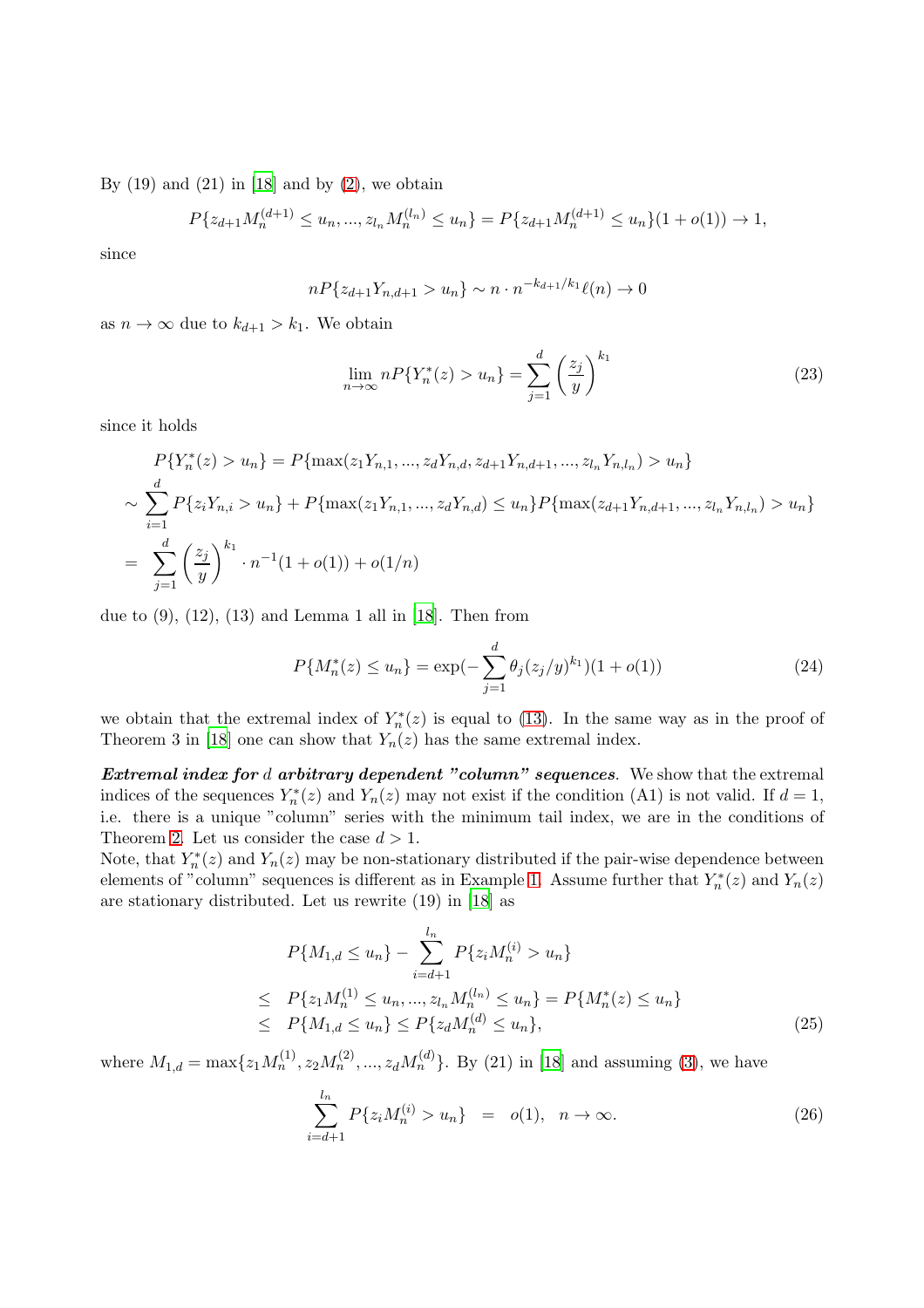We get

$$
P{M_{1,d} \le u_n} = 1 - P{M_{1,d} > u_n}
$$
  
= 1 - P{z<sub>d</sub>M<sub>n</sub><sup>(d)</sup> > u<sub>n</sub>} -  $\sum_{j=1}^{d-1} P{z_jM_n^{(j)}} > u_n, z_{j+1}M_n^{(j+1)} \le u_n, ..., z_dM_n^{(d)} \le u_n$ .

Assuming that [\(14\)](#page-3-2) holds, the expression

$$
P\{M_n^*(z) \le u_n\} = P\{z_d M_n^{(d)} \le u_n\}(1 + o(1)) = \exp(-\theta_d(z_d/y)^{k_1})(1 + o(1))
$$

that is required to obtain the extremal index  $\theta_d$  for  $Y_n^*(z)$  follows, otherwise not. The same holds for  $Y_n(z)$  since

<span id="page-10-0"></span>
$$
P\{M_n^*(z) \le u_n\} = P\{M_n(z) \le u_n\}(1 + o(1))\tag{27}
$$

can be derived similarly to (23) in [\[18](#page-12-4)] due to the common tail index of  $Y_n^*(z)$  and  $Y_n(z)$ .

# 5.2. Proof of Corollary [1](#page-3-4)

The existence of a common tail index  $k_1$  for  $Y_n^*(z, l_n)$  and  $Y_n(z, l_n)$  can be shown the same way as in the proof of Theorem [3.](#page-3-0) Since  $Y_n^*(z, d) = \bigvee_{i=1}^d z_i Y_{n,1} = z^{**} Y_{n,1}$  and  $Y_n(z, d) = \sum_{i=1}^d z_i Y_{n,1} = z^{**} Y_{n,1}$  $z^*Y_{n,1}$  hold and by [\(18\)](#page-7-2), [\(19\)](#page-7-3), [\(20\)](#page-8-0) we get

$$
P\{Y_n(z, l_n) > u_n\} = (z^*/y)^{k_1} n^{-1} (1 + o(1)),
$$

as  $n \to \infty$ . The same is valid for  $Y_n^*(z, l_n)$  since  $z^{**} < z^*$ . Due to  $M_{1,d} = M_n^{(1)} z^{**}$  and by [\(25\)](#page-9-0), [\(26\)](#page-9-1) we obtain

$$
P\{M_n^*(z) \le u_n\} = P\{M_n^{(1)}z^{**} \le u_n\}(1+o(1)) = \exp(-\theta_1(z^{**}z_1/y)^{k_1})(1+o(1))
$$

due to [\(20\)](#page-8-0). The same is valid for  $M_n(z)$  as in Theorem 3 in [\[18](#page-12-4)]. Thus, the statement follows.

# 5.3. Proof of Theorem [4](#page-4-0)

Denote  $S_{n,d} = \sum_{i=1}^d z_i Y_{n,i}$  and  $S_{n,l_n-d} = \sum_{i=d+1}^{l_n} z_i Y_{n,i}$ . Since d is bounded by  $d_n = \min(C, l_n)$ we get

$$
P\{Y_n(z) > u_n\} = P\{S_{n,d} + S_{n,l_n-d} > u_n\}
$$
  
=  $P\{S_{n,d} + S_{n,l_n-d} > u_n, 1 \le d \le \lfloor d_n - 1 \rfloor\} + P\{S_{n,d} + S_{n,l_n-d} > u_n, d > d_n - 1\}$   
=  $\sum_{m=1}^{\lfloor d_n - 1 \rfloor} P\{S_{n,m} + S_{n,l_n-m} > u_n\} P\{d = m\} + o(1), \quad n \to \infty.$ 

In the same way it follows

$$
P\{Y_n(z) > u_n\} \ge P\{S_{n,d} > u_n, 1 \le d \le \lfloor d_n - 1 \rfloor\} = \sum_{m=1}^{\lfloor d_n - 1 \rfloor} P\{S_{n,m} > u_n\} P\{d = m\}.
$$

Similarly, one can obtain the lower bound of  $P(Y_n^*(z) > u_n)$  replacing sums by maxima. Applying the same steps of the proof to  $P\{S_{n,m} + S_{n,l_n-m} > u_n\}$  and  $P\{S_{n,m} > u_n\}$  as in Theorem [3](#page-3-0) we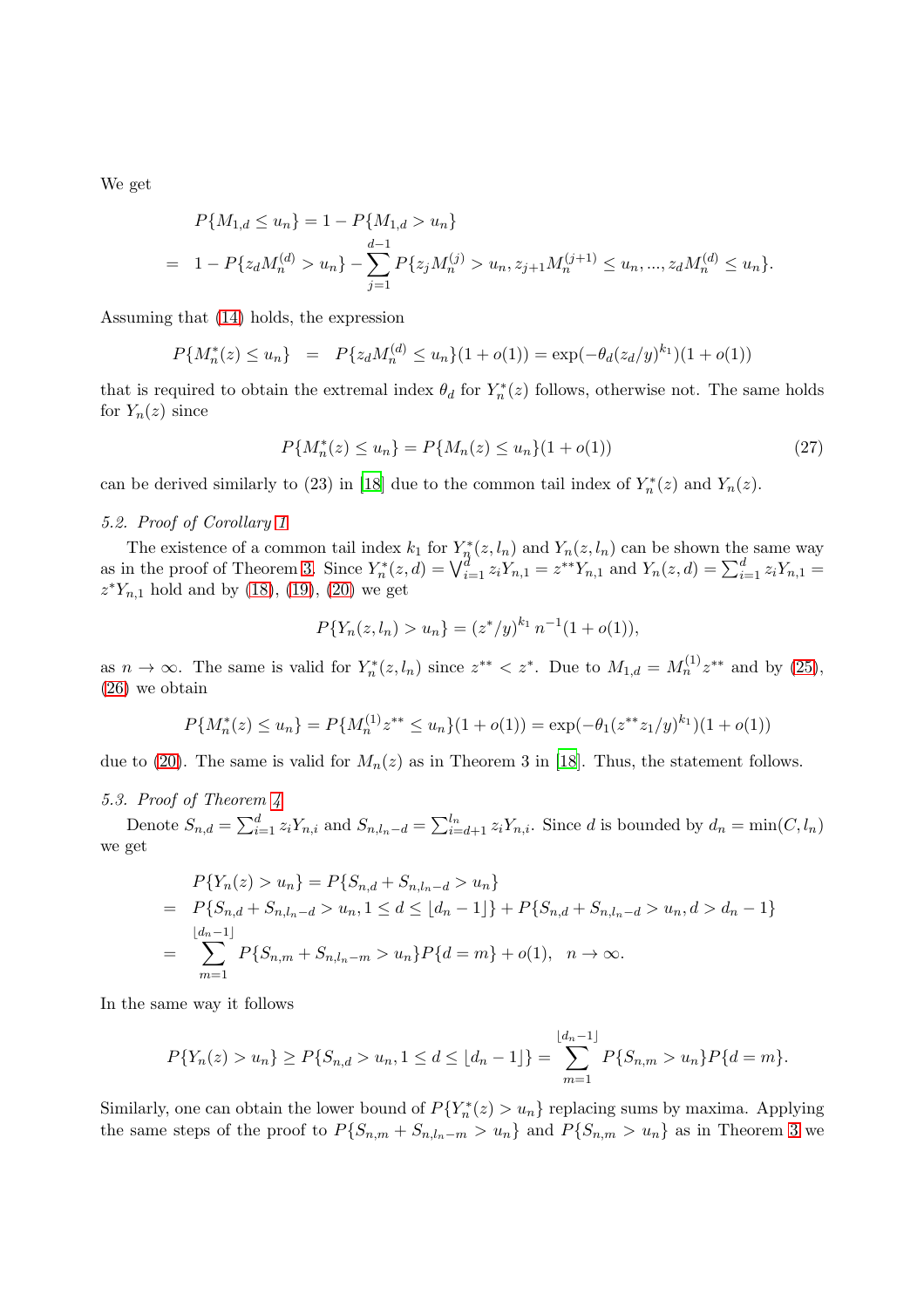obtain that the sequences  $Y_n^*(z, l_n)$  and  $Y_n(z, l_n)$  have the same tail index  $k_1$ .

We investigate the extremal indices of  $Y_n^*(z, l_n)$  and  $Y_n(z, l_n)$  in case of the independence condition (A1). If  $d_n = C$  holds, then by [\(23\)](#page-9-2) and [\(24\)](#page-9-3) it follows

$$
P\{M_n^*(z) \le u_n\} = \sum_{m=1}^{\lfloor C-1 \rfloor} \exp\left(-\sum_{j=1}^m \theta_j (z_j/y)^{k_1}\right) P\{d = m\}(1+o(1)) = A(y),
$$

$$
\lim_{n \to \infty} n P\{Y_n^*(z) > u_n\} = \sum_{m=1}^{\lfloor C-1 \rfloor} \sum_{j=1}^m (z_j/y)^{k_1} P\{d = m\} = \tau(y).
$$

The expression

$$
\theta(z) = -\ln\left(A(y)\right)/\tau(y)
$$

cannot be considered as an extremal index of  $Y_n^*(z)$  due to the presence of the arbitrary constant  $y > 0$  which is included in  $u_n$ . The same result is valid for  $Y_n(z)$  due to [\(27\)](#page-10-0). The same proof follows for  $d_n = l_n < C$  because of the majorant converging series.

If (A1) does not hold, then the extremal indices of  $Y_n^*(z)$  and  $Y_n(z)$  do not exist by similar reasons. In case that (27) is fulfilled, one can indicate only bounds for  $P\{Y_n > u_n\}$  and  $P\{Y_n^* > u_n\}$  by [\(21\)](#page-8-1) and [\(22\)](#page-8-2).

# 5.4. Proof of Theorem [5](#page-6-0)

The statement is based on the proof of Theorems [3](#page-3-0) and [4.](#page-4-0) According to [\(15\)](#page-5-2) sums  ${Y_i(c, N_i)}$ and maxima  $\{Y_i^*(c, N_i)\}, i \in \{1, ..., n\}$  determine PageRanks and the Max-Linear Models of n nodes in the graph, where  $Y_i(c, N_i)$  and  $Y_i^*(c, N_i)$  are built by PageRanks of neighbors of node i considered as the root of the coupled tree. These neighbors belong to some communities. In the same way as in the proof of Theorem [4,](#page-4-0) one can get that  $Y_n(c, N_n)$  and  $Y_n^*(c, N_n)$  have the minimum tail index as the most heavy-tailed distributed communities, let's say  $k_1$ , as  $n \to \infty$ . Following the proof of Theorem 4 in [\[18](#page-12-4)] and considering the maxima of sequences  $\{Y_i(c, N_i)\}\$  and  $\{Y_i^*(c, N_i)\}\$ ,  $i \in \{1, ..., n\}$  one can confirm that these maxima have the same asymptotic distribution as  $n \to \infty$ and thus, PageRanks and the Max-Linear Models of n root-nodes have the extremal index  $\theta_1$  of the most heavy-tailed distributed community in case the latter is unique. If the number of the most heavy-tailed distributed communities related to n root-nodes is fixed and the PageRanks of the neighbors from these communities are mutually independent, then according to Theorem [3](#page-3-0) the extremal index of the PageRanks and the Max-Linear Models of the roots is calculated by [\(13\)](#page-3-3). Otherwise, the extremal index of the characteristics of the roots may not exist.

### Acknowledgments

The author was partly supported by Russian Foundation for Basic Research (grant 19-01- 00090).